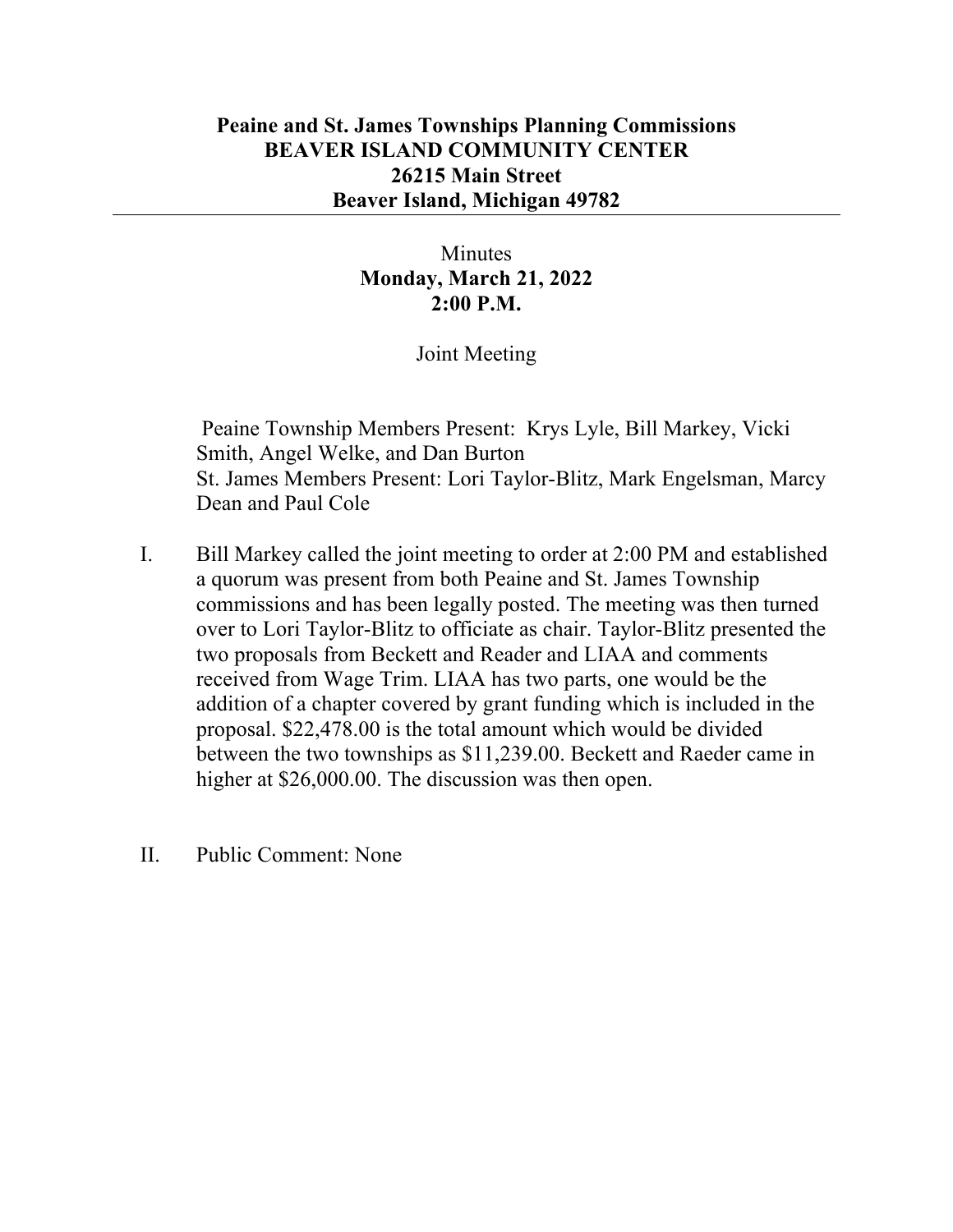III. Review and Discussion of Master Plan Proposals: Smith commented that we received a comment from Wade-Trim. They pointed out we did not need to do what we are preparing to do. They recommended work on our zoning ordinances. Smith was happy with the coastal piece of the LIAA proposal. Welke mentioned when working on the RFP that St. James had recently done an ordinance review in 2021. Welke mentioned the need to address the ordinance review following this master plan process. Lyle mentioned LIAA's plan addresses some ordinance review within the proposal. This could be revisited. Welke likes the coastal piece as well. Dean inquired if references were called. Smith asks what is our goal for spending money since we would be working on the same things as are reflected in our current master plan, with the exception of the coastal chapter. We could be spending the money to work on updating our ordinances. Welke mentioned the need for public input. Markey mentioned there were many areas of the existing master plan that need updating. Lyle mentioned the master plan is the legal document we operate under. Cole mentioned he has the professional and ethical responsibility to get the pulse of the community every 5 years. There is much that is not in the existing plan which should be in there to reflect the community who is here now. The priorities have changed in the last 5 years and the community can provide that. Dean mentioned the 5-year checklist document. Dean recommends a 5-year review. The goals have changed in the last 5 years. Cole mentioned new people on the island interested in opening businesses. The natural place to direct them in to our master plan which is currently not reflecting today's priorities. Taylor-Blitz mentioned the need for an updated master plan in order to move ahead with an economic development plan. Discussion continued with a list of things which need addressing. Public meetings will identify areas which need focus. Taylor-Blitz mentioned affordable housing is not addressed in the current ordinances.

Cole stated we need to have more joint meetings. Burton agrees.

Markey asked Lyle about communication with LIAA.

Motion: Welke to accept/recommend to Peiane township board. 2<sup>nd</sup>. Roll call: Lyle Aye, Burton Aye, Welke Aye, Smith Aye, Markey Aye. Unanimous